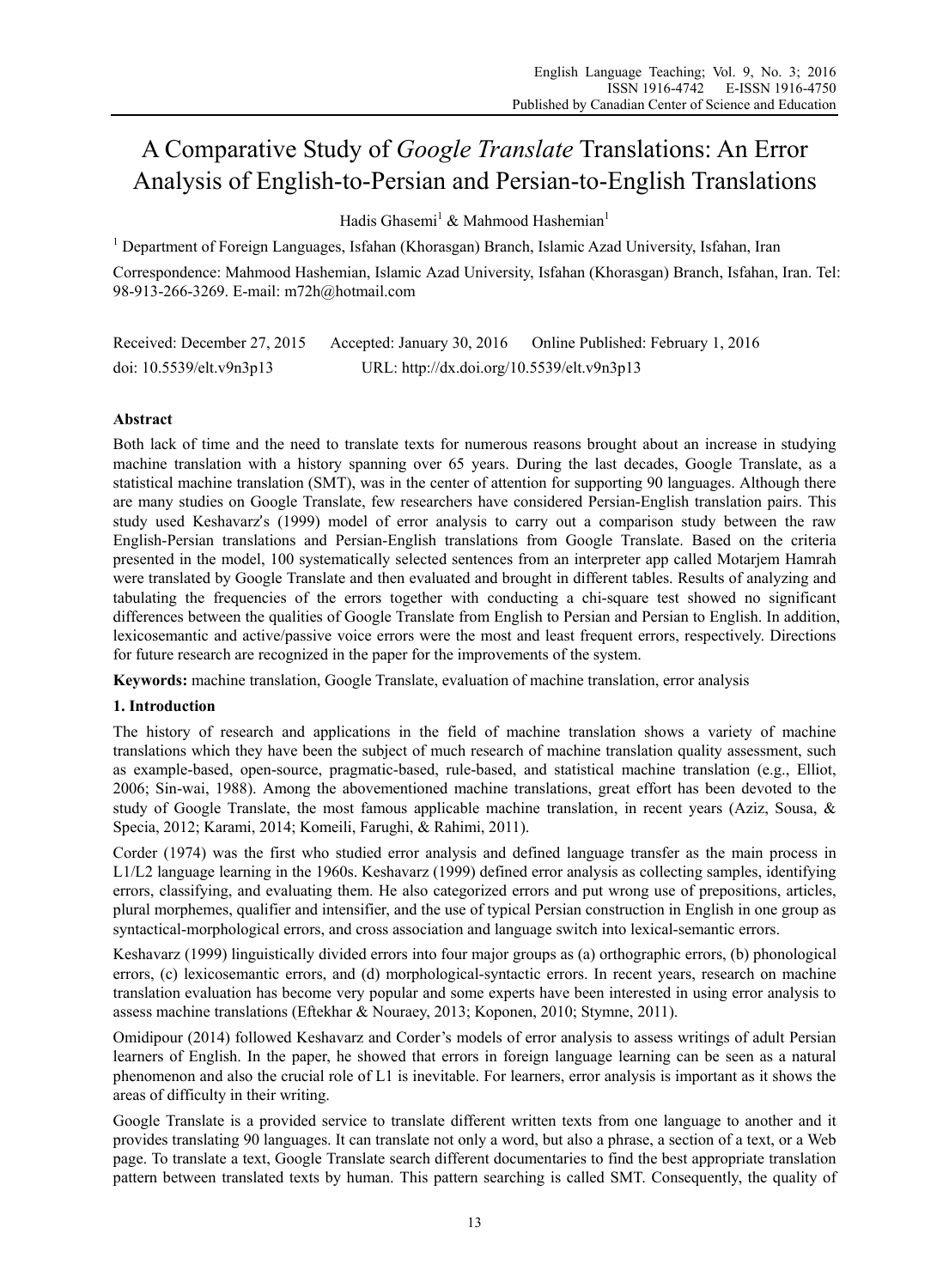Google Translate depends on the number of human translated texts searched by Google Translate (Karami, 2014).

Google Translate was first based on a rule-based machine translation. After that, it then followed an SMT utilizing statistical model to determine the translation of a word in 2006. SMT uses a bilingual text corpora which is a database of the sentences in both source language and target language. A large group of sentences translated from for example English to Persian will be provided for the machine to calculate the probability of the words. If for instance a word like X has probability 75% to be translated into Y, then it will choose Y as the translation of X.

Karami (2014) discussed different models used in Google Translate. He focused on two major engines used by Google Translate and tried to assess advantages and disadvantages of each one separately. He concluded that rule-based models are easier and efficient for machine translations translating languages which are simple in their linguistics and rules. He believes for a machine translation like Google Translate which supports 90 languages and gets advantage of statistical models the quality of translated texts is due to data provided for the machine and the pair of languages applied in translation process.

Google Translate has been evaluated by many researchers and, compared to other Persian-English machine translation systems to date, and has shown how well this system translates from Persian to English (Mohaghegh & Sarrafzadeh, 2009; Mohaghegh, Sarrafzadeh, & Moir, 2010, 2011).

Aiken and Balan (2011) did a research for the first time and assessed the translation quality of Google Translate considering 50 different languages, not just a pair of languages. At the end of the study, they pointed out that Google Translate translates a European language into another European language much better than those pairs of languages which evolve Asian languages.

Recently, another assessment to the study of Google Translate has been proposed by Bozorgian and Azadmanesh (2015). In case of subject-verb agreement, they considered both Google Translate and human translators and finally they concluded that Google Translate does not handle subject-verb agreement very well while translating English sentences into Persian compared to human translators.

Not only are the scores from automatic machine translation metrics not sufficient and clear to define machine translation quality, but also they are approximate and uncertain. Therefore, they fail in providing enough insight for error analysis (Callison-Burch, Osborne, & Koehn, 2006). To solve this issue, many researchers have proposed various methods of human assessment such as (a) adequacy and fluency scores, (b) postediting measures, (c) task-based evaluations, (d) human ranking of translations at the sentence-level, and (e) error analysis to perfect automatic metrics. There may be few studies considering Google Translate subject of English-Persian pair. This study used error analysis as human assessment to give more information on the errors and help the experts interested in improving Google Translate from the point of English-Persian pair of translations.

# **2. Method**

### *2.1 Materials*

In this study, a descriptive-comparative human analysis of translations by means of Keshavarz's (1999) model of error analysis was done; the material was only Google Translate which is the most popular worldwide machine translation in all around the world provided by Google. Google Translate calculates probability word distribution statistic from bilingual text corpus. If the probability of a word to be translated into a specific word in target language is about 80%, then machine translation confidently uses that translation for sure.

## *2.2 Procedure*

Initially, following Keshavarz's (1999) model, 50 sentences in English and 50 in Persian were systematically chosen from reference sentences of Motarjem Hamrah and then two profiles of their translation by Google Translate from Persian to English (TT1) and from English to Persian (TT2) were obtained. Based on Keshavarz's model, the profiles of the translated sentences were, then, analyzed and organized in different tables as lexicosemantic errors, wrong uses of tenses, wrong word order, errors in the distribution and use of verb groups, wrong use of prepositions, wrong use of active and passive voice, and errors in the use of articles. Explanation parts were set in each table to compare and explain the difference between TT1 and TT2. The frequency of occurrences of all sources of errors was calculated. To establish inter rater reliability, a colleague was asked to study and analyze the same extracted data with the same theoretical framework.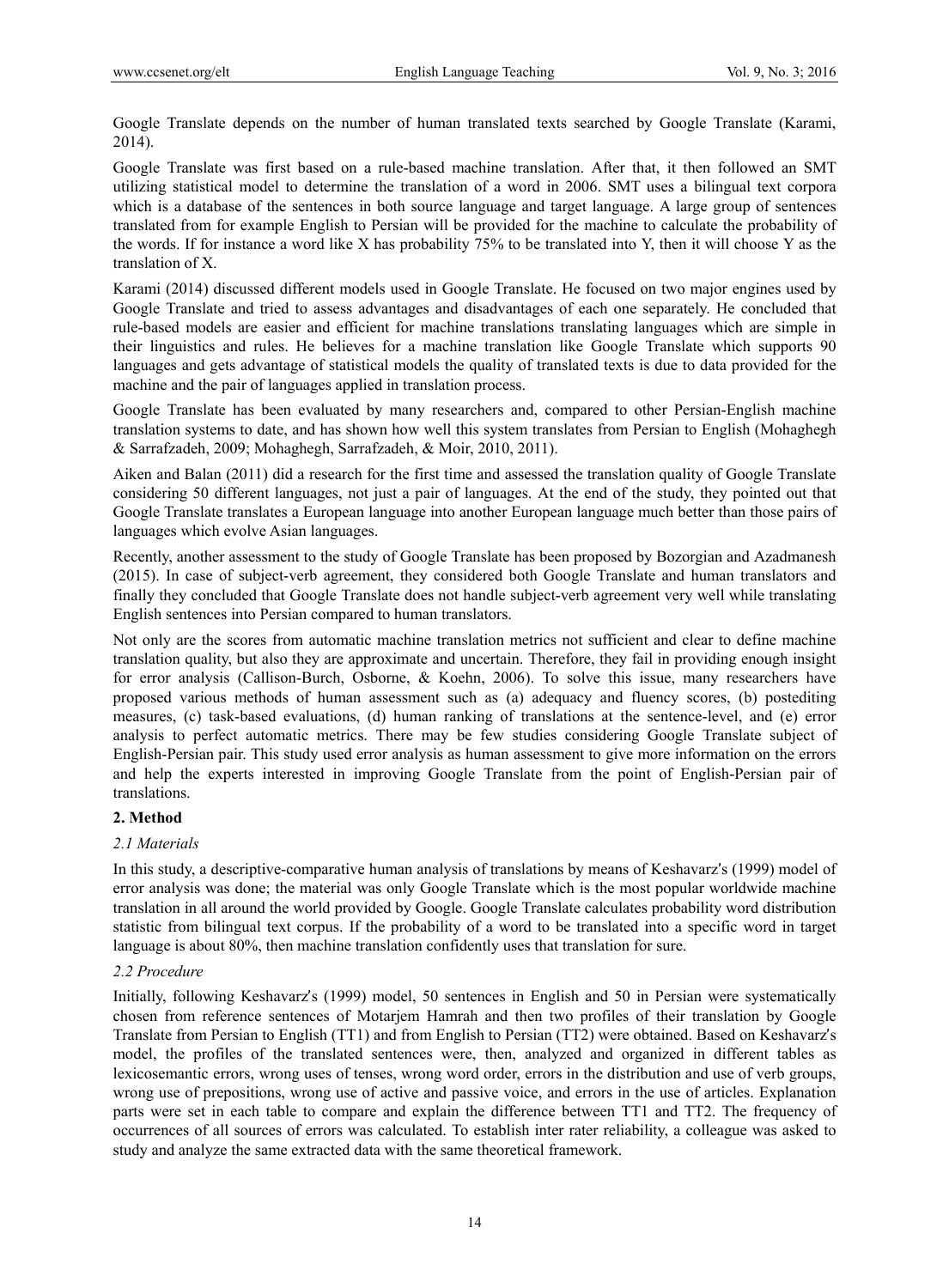## *2.3 Data Analysis*

In order to analyze the collected data, first the frequencies of English to Persian translation errors and Persian to English translation errors of different types were tabulated and compared. Then, the frequencies of correct and incorrect translated tokens of the different types of translation errors (e.g., lexicosemantic errors, tense errors, wrong use of preposition, word order errors, errors in the distribution and use of verb groups, and errors related to active and passive voice) were juxtaposed in separate tables. Subsequently, the frequencies of different types of errors produced by Google Translate were counted, tabulated, and compared.

To find out whether there was any difference between English-to-Persian and Persian-to-English translation errors by Google Translate, the total frequencies of errors of each type produced by Google Translate for English-to-Persian and Persian-to-English translation errors were put in a table. Then, a chi-square test was run.

### **3. Results**

The present study, thus, made use of a quantitative design to investigate the difference between the quality of Google Translate from Persian to English and English to Persian considering Keshavarz's (1999) error analysis framework. Accordingly, the following six types of errors as per Table 1 were identified, counted, and categorized.

|                                    | Google Translate, | Google Translate, |       |
|------------------------------------|-------------------|-------------------|-------|
| Error Types                        | English           | Persian           | Total |
|                                    | to Persian        | to English        |       |
| Lexicosemantic                     | 42                | 26                | 68    |
| Tense                              | 17                | 8                 | 25    |
| Preposition                        | 15                | 5                 | 20    |
| Word Order                         | 31                | 5                 | 36    |
| Distribution and Use of Verb Group | 18                | 9                 | 27    |
| Active and Passive Voice           | 2                 | 2                 | 4     |
| Total                              | 125               | 55                | 180   |
|                                    |                   |                   |       |

Table 1. Frequencies of English-to-Persian and Persian-to-English translation errors by Google Translate

Among errors identified in Google translated sentences from English to Persian, as it could be seen in Table 1, lexicosemantic errors had the highest frequency  $(f = 42)$ , while wrong use of active and passive voice had the lowest frequency  $(f = 2)$ . Error types which stood in the middle were wrong use of word order  $(f = 31)$ , wrong distribution and use of verb group  $(f = 18)$ , errors relating to verb tense  $(f = 17)$ , and wrong use of prepositions  $(f$ = 15). The total number of identified errors amounted to 125.

Focusing on the second column of the above Table specified to Persian to English translations, lexicosemantic errors had the highest frequency  $(f = 26)$ , whereas wrong use of active and passive voice had the lowest frequency  $(f=2)$ . Error types which were in the middle were wrong distribution and use of verb group  $(f=9)$ , errors relating to verb tense ( $f = 8$ ), word order errors ( $f = 5$ ), and wrong use of prepositions ( $f = 5$ ). The total number of identified errors was 55 errors.

The direction of translation might affect the quality of the translations rendered by the Google Translate since the frequencies of errors of each type were mostly different in English-to-Persian renderings from the time the translation was done from Persian to English. These differences in frequencies are displayed in the above third column.

Obviously, It could be seen that the frequencies of active and passive voice errors  $(f = 2)$  were the same. All other frequencies were different. To be more precise, a chi-square test was conducted to capture the possible differences between Google Translate outputs from Persian to English and English to Persian with respect to the each type of translation errors identified based on Keshavarz's (1999) error analysis framework. To figure out whether the differences between English-to-Persian and Persian-to-English translations done by Google Translate were of statistical significance or not, one should cast a look at Table 2.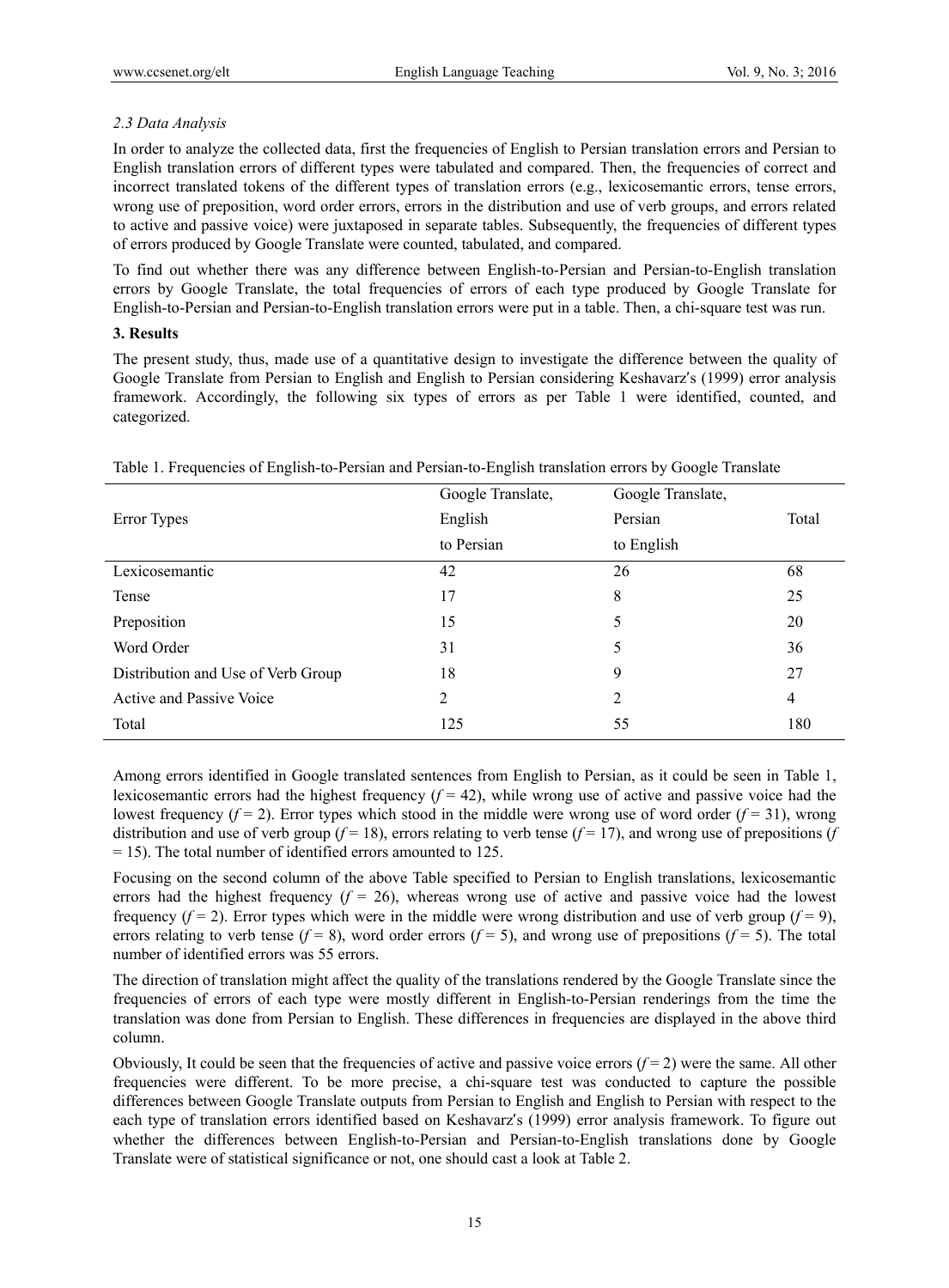|                  |             | Value | df | Sig. (2-tailed) |
|------------------|-------------|-------|----|-----------------|
| Pearson          | Chi-Square  | 7.72  |    | .172            |
| Likelihood       | Ratio       | 8.34  |    | .138            |
| Linear-by-Linear | Association | 1.72  |    | .189            |
| N of Valid Cases |             | 180   |    |                 |

Table 2. Chi-Square results for comparing English-to-Persian and Persian-to-English translation errors by Google Translate

Because the *p* value under *Sig*. (2-tailed) column in Table 2 was shown to be greater than the significance level (i.e.,  $.172 > .05$ ), it could be inferred that the difference between the frequencies of different types of English-to-Persian and Persian-to-English errors did not reach statistical significance, the conclusion being that the direction of translation did not affect the quality of translation of Google Translate.

#### **4. Discussion**

This paper is a modest contribution to the ongoing discussions about the quality of Google Translate as a machine translation. We concentrated not only on English to Persian translations done by Google Translate but also on Persian to English Translations. Google Translate has been evaluated by many researchers and compared to other Persian-English machine translation systems to indicate and show how well this system translates from Persian to English or vice versa (Mohaghegh, & Sarrafzadeh, 2009; Mohaghegh, Sarrafzadeh, & Moir, 2010, 2011); however, there might not be any study done like error analysis as human assessment to provide enough insight for errors and clearly show different types of errors made by Google Translate. This might be the first study to assess the quality of Google Translate considering error analysis method presented by Keshavarz (1999). An important implication of these findings is that the direction of translation did not affect the quality of the translations rendered by the Google Translate which might have been many translators question if the direction of translation is significant in using Google Translate. As seen in Table 2, considering the direction of translations rendered by the Google Translate, the *p* value was shown to be greater than the significance level  $(i.e., 0.203 > 0.05)$  that means the difference between the frequencies of different types of English-to-Persian and Persian-to-English errors did not reach statistical significance, the conclusion being that the direction of translation did not affect the quality of translation of machine translations. The frequencies of different types of errors probably highlight to what extend translators are required to be more cautious about types of errors while using Google Translate to aid them in accelerating translation. The analysis does not enable us to determine if different errors have the same frequency in all types of texts translated by Google Translate considering the simple conversational sentences used in this study from Motarjem Hamrah.

### **5. Conclusion**

The main concern of the paper was to compare the quality of Google Translate considering the direction of translation and providing enough insight for the errors made by Google. Summing up the results, it can be concluded that the difference between the frequencies of different types of English-to-Persian and Persian-to-English errors did not reach statistical significance; therefore, the direction of translation did not affect the quality of translation of machine translations. The single most important consideration in the quality of Google Translate was to help users decide if the Google Translate will best suit their needs and if they can trust on its translated outcomes.

From the research that has been undertaken based on Keshavarz's model (1999) of error analysis, types of errors and their frequencies were identified to accomplish automatic metrics evaluations with the purpose of improving the systems.

Machine translations, as aids to human translation besides the vast development of technology in using computers, have brought machine translation evaluation into consideration. The quality investigation of Google Translate as a machine translation system and the analysis of its weaknesses were to light a number of ideas to improve future made softwares and help users to adjust their expectations and have better understanding. The findings are of direct practical relevance.

Additionally, machine translation is an unknown field of study in Iran and needs a lot of efforts to be investigated. This study, beside other research done in Iran, may help experts to write better computer programs. The revealed errors by this study may inform the developers and project managers to perceive the strengths and weaknesses of